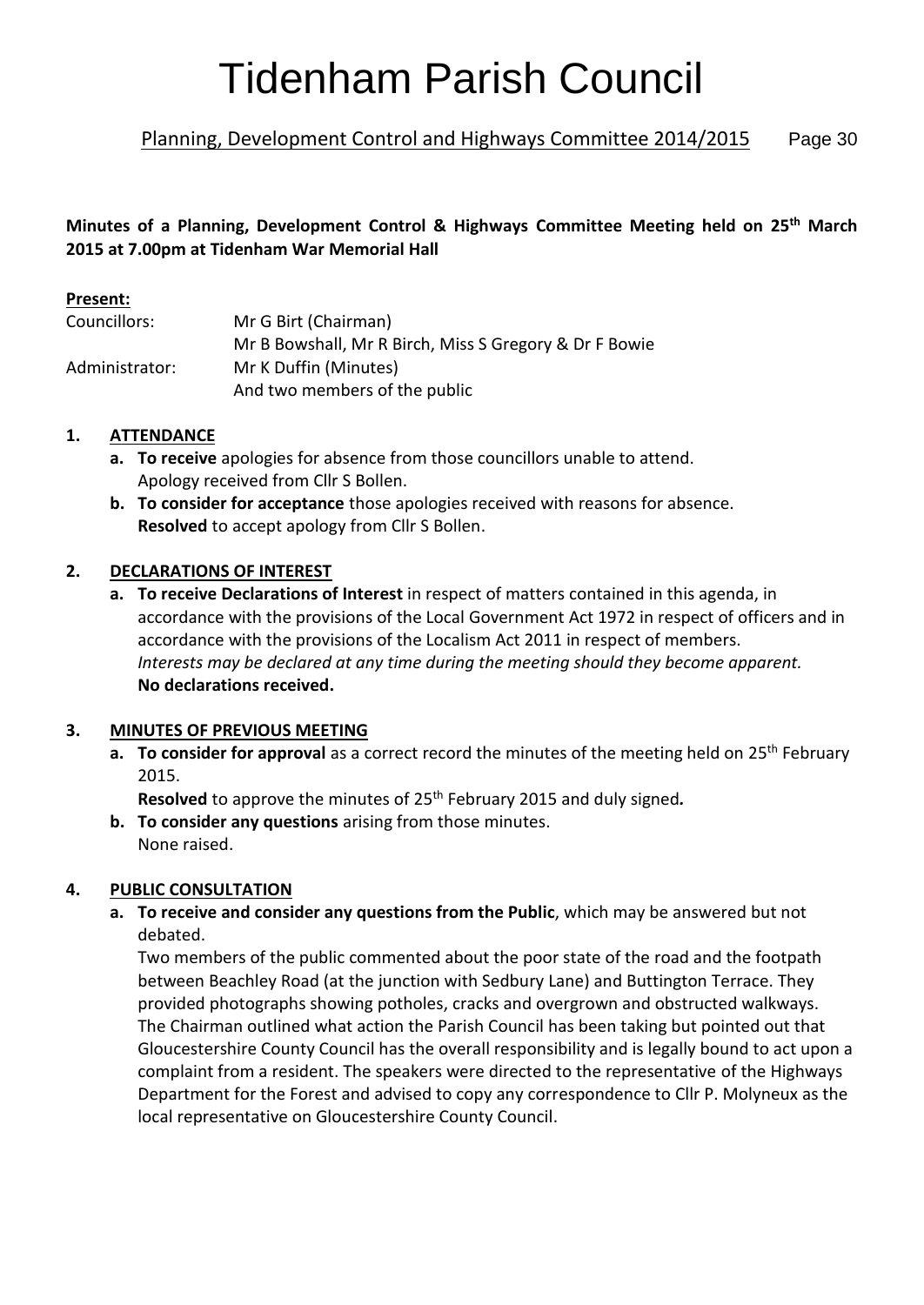#### **5. TO CONSIDER CORRESPONDENCE RECEIVED RE PLANNING ISSUES**

- **a. To note** the Email from FODDC Planning Department regarding the Draft Allocation Plan. **Resolved** to note the correspondence. The Chairman requested that committee members review the Plan and comment at the next Planning meeting.
- **b. To consider** the email from Rackham Planning regarding community led development of land adjacent to Woodcroft**. Resolved** to reply to Rackham Planning with a simple message that their correspondence has been noted by the council.

## **6. TO CONSIDER OTHER PLANNING ISSUES**

**a. To Note** the notification of a site visit by the Planning Technical Officer to Orchard Lea, Bishton Lane, Tidenham on  $17<sup>th</sup>$  March to view trees included in the TPO. **Resolved** to note the visit.

## **7. TO CONSIDER PLANNING APPLICATIONS RECEIVED**

- **a. P0246/15/FUL -** Waltham Beachley Road Tutshill Chepstow NP16 7EG Proposed loft conversion including new front dormer window **No objection**
- **b. P0288/15/FUL -** Roseland Tidenham Chepstow NP16 7JQ Alteration and extension to existing dwelling - Revised Scheme **No objection**
- **c. P0190/15/FUL -** 2 Rosemary Lane Stroat Chepstow NP16 7LU Proposed replacement single storey porch and internal modifications to existing dwelling **No objection**
- **d. P0388/15/FUL -** Ty Gwilym Coleford Road Tutshill Chepstow NP16 7BN Widening of access gates (listed structure) **No objection in principle. However, the Council would like assurance that when open the gates will not obstruct the footpath**
- **e. P0339/15/LBC -** Ty Gwilym Coleford Road Tutshill Chepstow NP16 7BN Widening of access gates (listed structure) **No objection**

#### **8. TO NOTE PLANNING DECISIONS TAKEN BY FODDC AND GCC The following planning applications have been granted permission:**

- **a. P0204/15/NONMAT -** Gloucester House Gloucester Road Tutshill Chepstow NP16 7DB Non-Material Amendment to planning permission P1007/14/APP to change individual driveway layouts and provide resin bonded gravel to access drive
- **b. P0032/15/ADV -** Rock Cottage, Broadrock, Woodcroft, Gloucestershire NP16 7HY Erection of 2 advertisement signs fixed to external walls